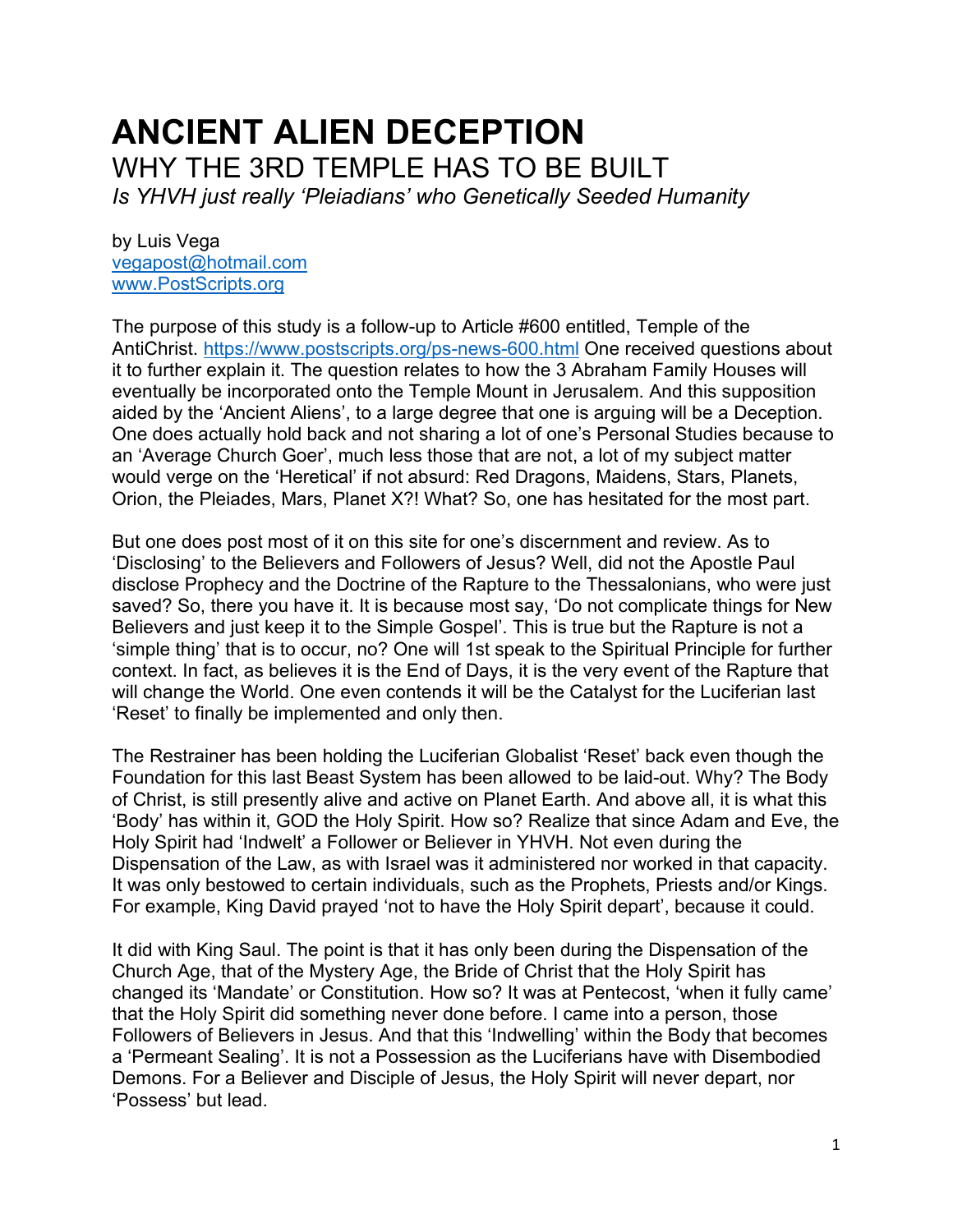#### **Age of Pentecost**

The Bible records the Day, in this case collectively how the Holy Spirit came down on the Body of Christ. The argument is that it will go-up with the Bride of Christ. This will be the Rapture event. Thus, a coming 'Shift' in the Mandate and Constitution of the Holy Spirit will once again change it. How so? It will be that after the Rapture, the last 7 Years, called Daniel's 70th Week, the work and purpose of the Holy Spirit will be different in that there will no longer be a Restraining Force. There will be a Time Period reverted back to being Under the Law and in how only certain Individuals and/or Groups will be 'Anointed' or Sealed with the Holy Spirit.

This is Key and important then to confirm and understand that the Church Age cannot spill over into Daniel's 70th Week. Why not? It is because during this timeframe, the AntiChrist will be given Power and Authority to 'Wear-Out the Saints'. This would be impossible as that is what Christ said would be impossible for Lucifer to do during the Church Age. If so, there would be an 'apparent' contraction and the Promise Jesus gave to the Church, that it would not ever be defeat, would then be a Lie. So, at the Point of the Resurrection and Rapture of the Bride of Christ, the Mandate and Constitution of the Holy Spirit's Work will shift, as it did on that Pentecost Initiation and Indwelling.

And that Transition Event took place on the Temple Mount, by the way. In the Book of Acts it is distinguished that the Disciples 'Met regularly in the Temple Courts, but Broke Bread in their Homes'. Thus, this is what is next on the Prophetic Clock of Human Events that will lead the World into the next Transition. And as noted the running-up to the Transition is all but complete. What has to happen is the 'Trigger' Event has to be pulled. This Rapture event is what both the Luciferians and the Bride of Christ are having to patiently wait for. And that will this 'Trigger' Event will be made by Jesus Himself when He calls for the 'Evacuation' of His Bride from off Planet Earth.

This is thus, why the Alien Deception will be Key in explaining this Monumental and Earth-Shattering Event away. So, to this end, and until then, one has tried to connect the dots to correlate how the Ancient Alien Explanation will be relative to Biblical Prophecy because it appears that it is being used for it. And it is helping determine actually the Timeframe of when the Tribulation Period is to start, and thus the Rapture prior to it, in one's estimation. One believes that the Alien Deception will deal, in part with the Triangulation of those Pyramid Structures found on Cydonia, Mars. What? After studying the topic for a good long Decade, one can with a measure of Confidence present this Assertion.

The question one has asked in regard to this Martian Motif, is why this Pattern? Why is it found on Mars, but more shockingly, why replicated all over the Earth? It started with all the Ancient Site, Stonehenge, Machu Picchu, etc. Then it is seen in the Middle Age configuration of cities of great Power and Wealth. Then this same 'Martian Motif', as one calls it is replicated in all the Modern World Capitals now. See example #589: KING OF THE SOUTH RISES. What gives? Well, the supposition that is most popular with non-Biblical 'Experts' is that all such Sacred Sites on Earth are connected to the lost Ancient Alien interactions Humans have had since its beginnings.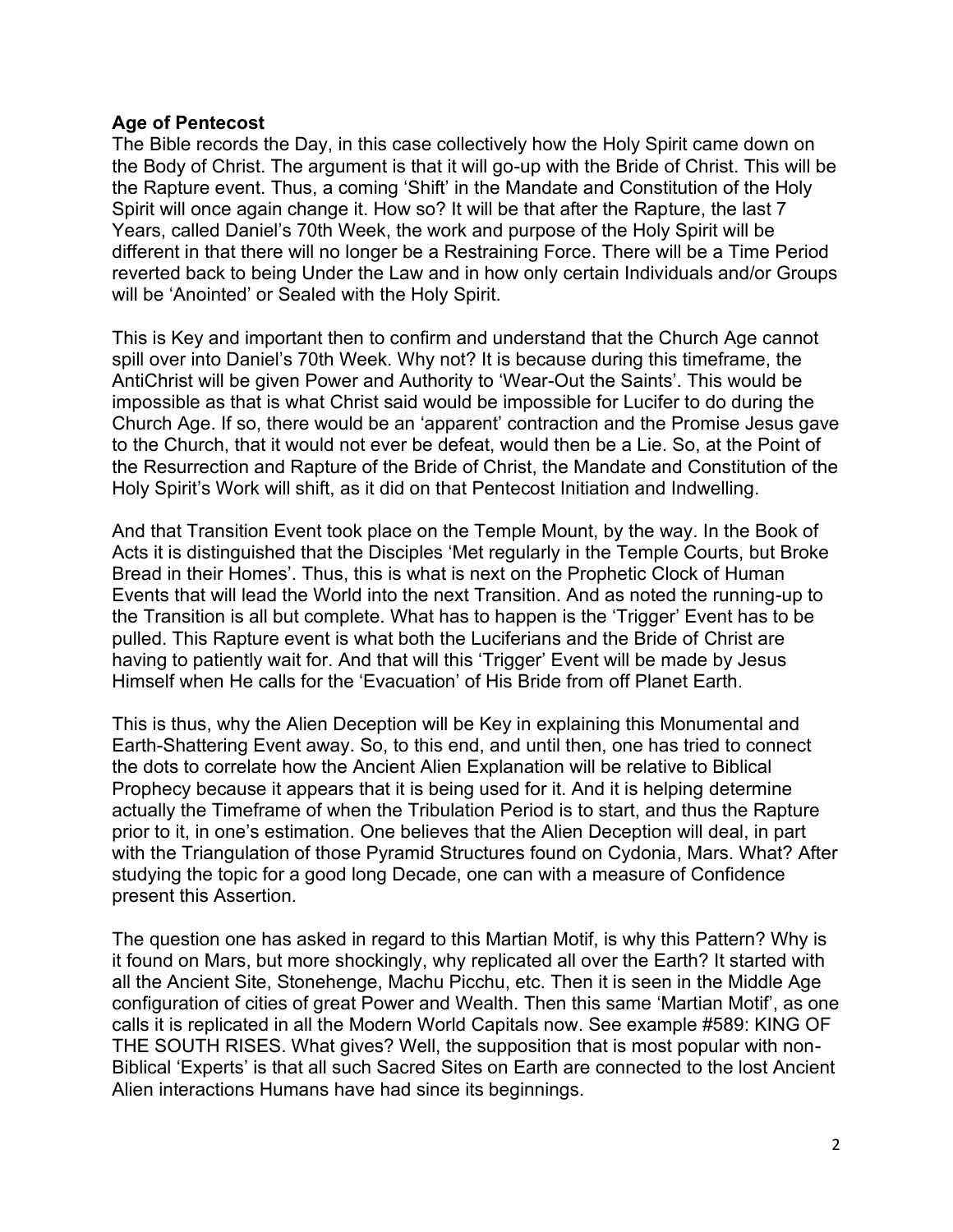#### **Ancient Alien 'Gods'**

But, again, the argument is that this same Triangulation found on Mars will eventually make its way up to the Temple Mount. This is where it gets Prophetic and then would chime-in on then how timely now the Rapture and the start of the Tribulation Period have to be. It has to do with what is being represented by this Triangulation that corresponds to the 3 Geometric Configuration, in size proportion and inference to…ready? The GOD-Head. Here is the 'Crazy Rationale'. Ask yourself, what is there that is known from where all things emanate from or are believed to be coming from, Life and Power, mainly? And what is that Source? Most would agree that it is 'God'.

If one were to see this 'God', what would it look like or be or projected-out to be, tangibly? Can it be? Based on the various Visions and Revelations of the glimpses that the Bible does provide of who, where or what this 'Source' looks like and is at, here is an over-generalized description. The Bible describes that 'This Place' is none other than the Throne Room of the Creator, YHVH in Heaven. And in this Presence, what would one see at its Core or Center? Who is it that one that would be described as? You have the Father on the Throne, Majestic, Strong as a Fortress, associated with appearing on Mountains, as in a Pyramid, shaped like a 'Pentagon', etc.

Then because of the Work of GOD the Son on the Cross, He becoming Man by takingon Human Flesh, a 'Body'. What can be seen literally now is a Glorified Resurrected Man, Jesus and having the literal Genetic make-up of a Human. In this case, from the Royal Bloodline of King David. People can now see 'GOD' in the face of Jesus, because everything else there in Heaven and the Center of the Throne is Spiritual. This would thus correspond Geometrically to an elongated Circle as that is what a Face can be construed to. Then it is described how at this Celestial Throne, there are 7 Lights before it which are the described as the 7 Spirits of the Creator.

It is as in the 7 Stars that Jesus refers to them, a euphemism to GOD the Holy Spirit, and the Pleiades. Which then are corresponding to the 7 Churches of Asia in Book of Revelation. It then corresponds Geometrically to a Rectangle when placing the outline of the Pleiades Star Cluster. So, you have the GOD-Head and their inferred 'Triangulation', a Triangle, a Circle and a Square, all modified. If one knows Platonic Geometry and the Sacred Shapes, these are the 'Building Blocks' of all that is created. This is the Motif that the Luciferians also portray it as Lucifer's Motif. But it is as all things Pure and True a usurping of the original. What does the Triangulation of the GOD-Head look like then?

It is the All-Seeing Eye truncated Pyramid of the Freemasons and found on the U.S. 1 Dollar Bill. How so? Consider that the Bill itself is the Rectangle or Square correspondence to the Pleiades and Holy Spirit. Then you have the Circle that corresponds to the elongate Face of the Son. Then you have the 3-Demintional Pyramid that corresponds to the Pentagon. What many have also pointed out is that the COVID Plandemic is the nefarious work of these same Luciferian Globalist. And their Motif alludes to it. How so? Consider that the Seal has 3 Facets of Hidden Code or Knowledge in plain sight. You have the Circle or the Corona.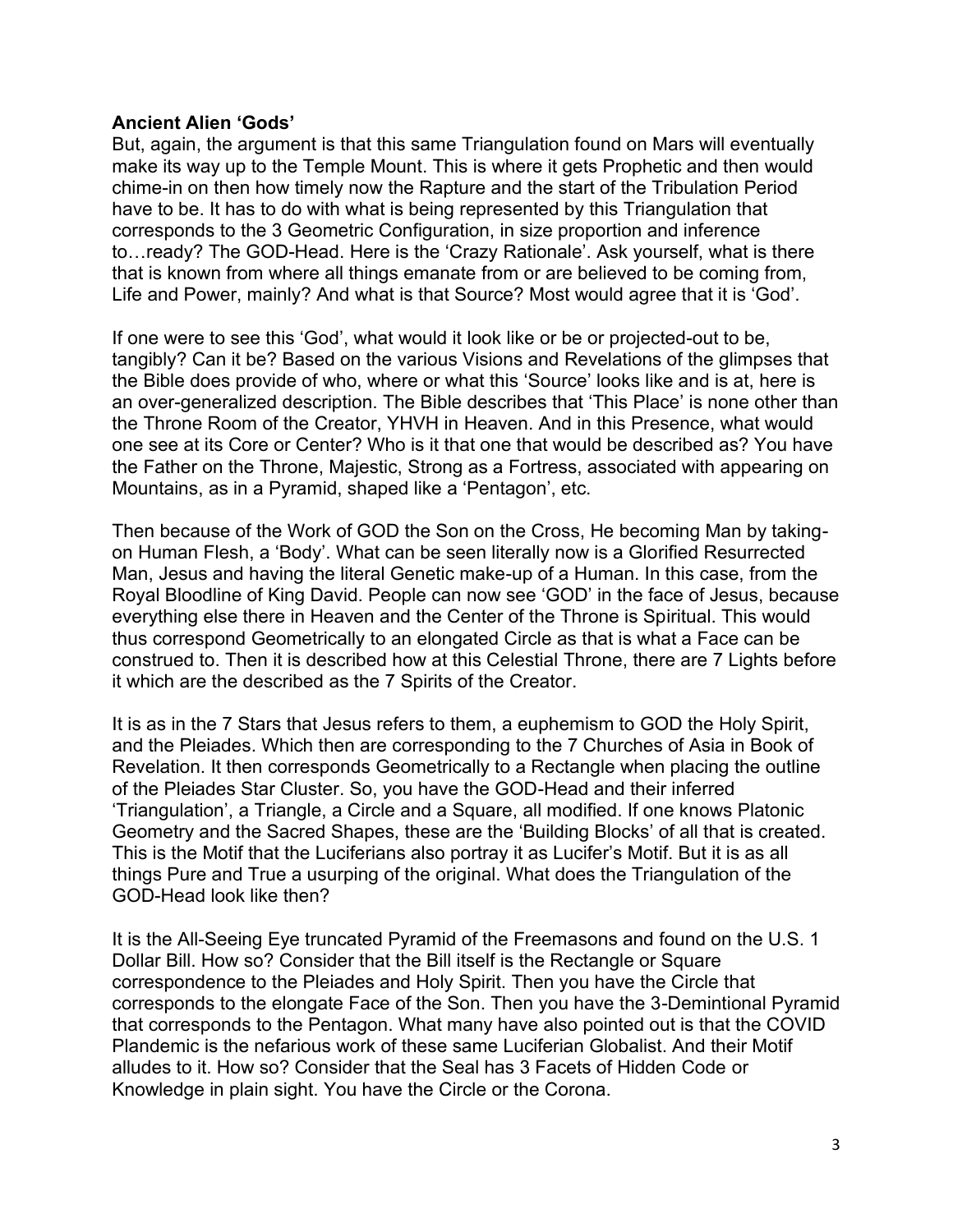#### **Hidden In Plain Sight**

This is the 1st Name of the released COVID-19. Then you have the Pyramid in the midst. The 2nd Name of the released Variant was called Delta. The Pyramid is thus the Delta. Then you have the 3rd release of the Virus called Omicron. This corresponds to the 15th Greek Letter that is derived from Paleo-Phoenician and Ancient Hebrew for an 'Eye'. Thus, the All-Seeing Eye. This can be then attributed also to the corresponding years the Black Magic Initiation Ritual has followed. It is akin to the Freemasonic 3 Stage of Initial Invitations. The following is the multi-layered correspondences.

| GOD-Head | Martian Motif               | Abraham House                | Masonic Seal COVID |                | Astronomical | Celestial |
|----------|-----------------------------|------------------------------|--------------------|----------------|--------------|-----------|
| 2 Son    | Face of Mars                | Dome of Rock                 | Circle             | Corona Variant | Sun          | Orion     |
| 1 Father |                             | D&M Pentagon Crusader Church | Pvramid            | Delta Variant  | Moon         | Sirius    |
|          | 3 Holy Spirit Pleiades City | 3rd Temple                   | Avin 'Eve'         | Omicron (Eye)  | <b>Stars</b> | Pleiades  |

Thus, one surmises that as all the Angels, Seraphim, Cherubim and who knows what other type of Beings have been created are familiar with this Divine Pattern of a 3-In-1 Constitution and Triangulation. Then as many of these Angelic Beings have been stationed throughout YHVH's Creation, one contends that they have taken this Motif, this Triangulation of the Throne Room of YHVH with them, as a reflection or Template to be replicated accordingly throughout the Universe. Then there are the Chi Rho being an Anagram of the Constellation of Orion, the Pleiades, and Sirius.

One suggests that this Celestial Alignment and Correspondence is a veiled Motif also of the GOD-Head, with out-stretched Arms, Head and Member. Astronomically, the Pleiades to Orion and to Sirius are in a Straight Line. This Star Alignment is also mirrored on Earth' Sacred Sites, like Teotihuacan in Mexico, Persepolis in Iran, and Luxor in Egypt, etc. There is Orion with the Stars depicting the Christ Crucified. It is at the center of the Motif. The 5 major Stars then depict the 5 Puncture Wounds of Jesus Christ received on the Cross of Calvary. Then, there is the P for the Star Cluster of the Pleiades on top and the S for Sirius at the bottom.

Sirius is the brightest Star in the Sky, from Earth's perspective. This P to X and S combination functions as the 'Key' that unlocks the 'Stargate' or Door to Heaven of which Orion is the Galactic Sentinel, etc. In fact, there are 3 Men that Triangulate the Heavens. There is Orion, Ophiuchus and Aquarius. The Chi Rho is a Christogram, formed by superimposing the 1st 2 Capital Letters - Chi and Rho (ΧΡ) of the Greek Word ΧΡΙΣΤΟΣ (Christos) in such a way that the vertical stroke of the Rho intersects the center of the Chi.

In Latin Text, it is an Ending added, appropriate to Latin Nouns, thus XPo, signifying Christo, 'to Christ', the Dative Form of Christus. In pre-Christian Times, the Chi-Rho Symbol was the Abbreviation for Chrēston meaning 'Good'. The Word Chrestos, existed Ages before Christianity. It is found and was used, from the 5th Century B.C., by Herodotus, Aeschylus and other Classical Greek Writers. It goes back to Egypt also with a Mythology of Horus. However, as inferred above, the correlation goes further back to the Cosmological depiction of the Constellation of Orion-Pleiades-Sirius. Thus, using the Motif defined by the various Stars, have been mirrored on Earth Sacred Sites.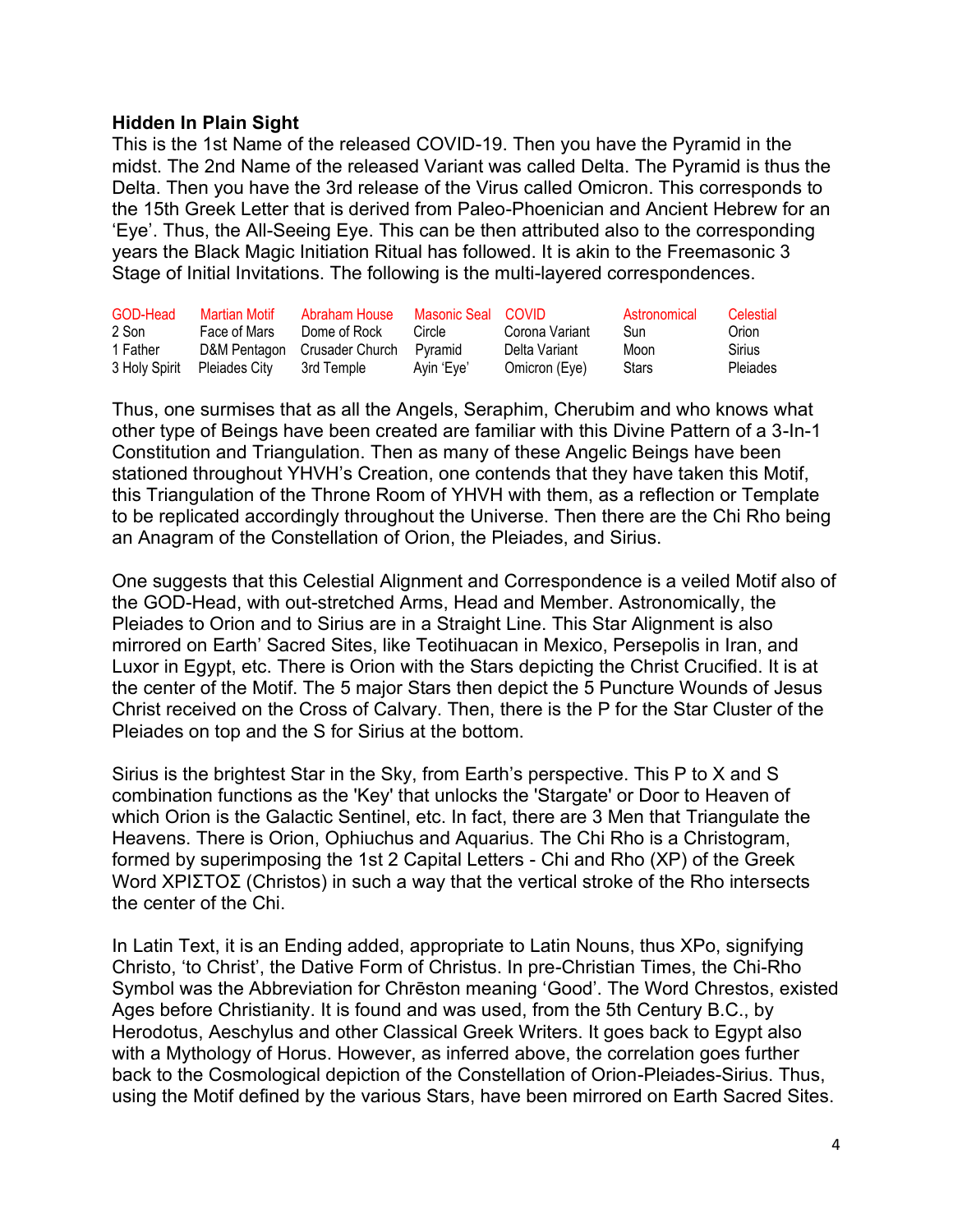#### **As Above, So Below**

This is especially true as it correlates with the Belt Stars and its mirroring with the Great Pyramids of Giza. Ultimately, based on the study by E.W. Bullinger, Witness of the Stars, the Mazzaroth or the Zodiac is the Story-Line of the Messiah, Jesus Christ. Each Constellation is a facet of the Plan of Redemption of Humanity on Earth found and accomplished in Jesus. With this supposition, the Chi Rho is attributed to Orion, which is the 'Hero', Redeemer who is Jesus. It is He who destroyed the Works of Lucifer, Sin and Death at the Cross of Calvary. The Pleiades Star Cluster corresponds to the 7- Churches of Asia from which the Bride of Christ is now 'fused with the Holy Spirit'.

And thus, even in this Celestial Motif, it is a veiled inference to the Holy Trinity, the God-Head, etc. Now, the issue is, how did it get to Earth? Well, because it came from Mars initially or as some believe in the Gap Theory, Lucifer was on Earth before Adam, etc. One supposes that the type of Beings stationed there, before Adam, became Fallen Angels as they abandoned their Post. In part, they are the Contingency that perhaps came to Mount Hermon and invaded Earth. Since they and Lucifer seek to be worshipped as 'God', they instructed Humans on this Sacred Gematria. Why?

Such Sacred Sites are built directly on Earth's Ley Lines of Energy. And when they are 3-Demensionalized, by Magic Incantations, Sorcery and Blood-Letting, be it Human or Animal, it actives a Star Gate. These then are the Nexus Points wherein the Fallen Angels and Disembodied Spirit of the former Giants, now called Demons can also traverse in-and-out of. All that relate to Bible Prophecy, the Rapture and when the start of the Tribulation Period is to commence? It has to do when they will replicate these 3 Structures or this Sacred Geometric Triangulation on the Temple Mount. This Triangulation must 'Complete or Close the Circuit' to activate its full Power.

It will unleash the Uniting Force that Lucifer will use much like the Nimrod Effect with the Rallying Cry around the Tower or Temple of Babel. For what purpose? To use it in opposition to YHVH and invade the Throne Room of YHVH from. As the Throne Room of YHVH is the Focal Point of all that was, is and will be, on Earth, this same Nexus Point corresponds, can only correspond to 1 Spot on Earth. This Spot is the 3rd Temple. The point is that the Abraham Family House will be 'Cover' for 1 of the main reasons and justification that the 3rd Temple must be rebuilt. This is why it is expedient that Lucifer has to rebuilt it. Why?

The Abraham Family Houses are what will be the Center Piece of the coming False World Peace. These will be the 'United World Houses of Prayer' after the Rapture, etc. And in ones' analysis when superimposing the Cydonia, Mars 3 Structures onto the Temple Mount, they nearly match perfectly, even in size proportion, which is amazing. See Chart for a visual in Article #600. The Pyramid or Pentagon Structure corresponds to the al-Aqsa Mosque. This 2nd Structure on the Temple Mount will revert back to the House of Christianity, the False one though. Then the Dome of the Rock will be the House of Islam and corresponds to the elongated Circle or Face of the Cydonia, Mars Motif. And by the way, the Rock in the Shrine is made to look like a 'Face'.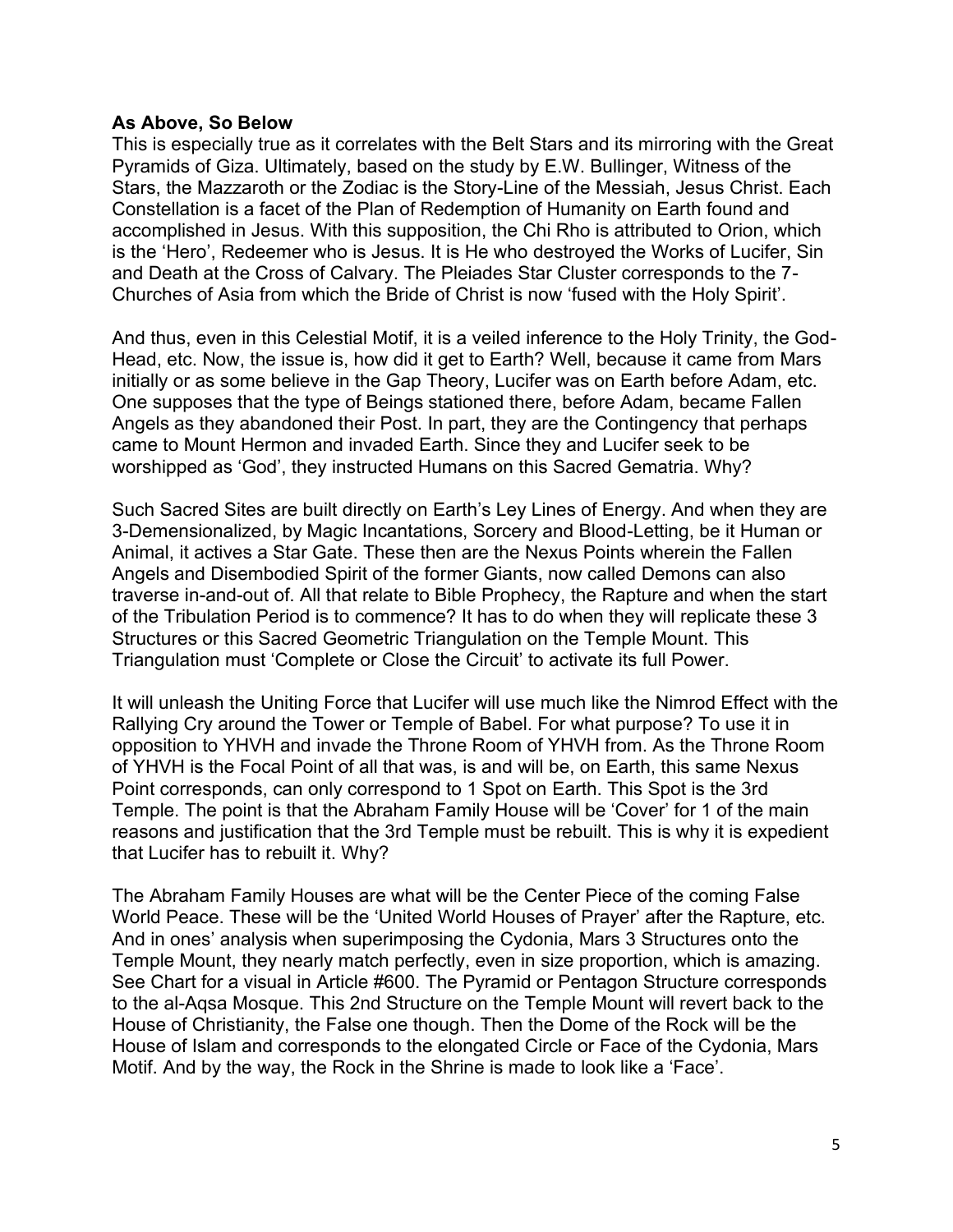#### **Body of Christ on Earth, No More**

Then the only 'House' that really matters is the 'Square One', that of the Holy of Holies that mirrors the very Throne Room talked about. But in this Correspondence, the elongated Square becomes a Rectangle that outlines the perimeter of the Pleiades Star Cluster. And it is rather amazing how the Jewish Temple had, for example the Court of the Women and then of Israel and the Priests. The Temple layout corresponds to the Pleiades as that is how even Jesus directly associated each 'Star' with that of a physical Church location on Earth. So, why all this? Consider that when Geo-Political conditions arise that Israel will be in a position to build this 3rd Temple, it is only because the AntiChrist will have arrived to sanctioned it. Who is this Man?

He will be the only Person recognized by all 3 House of 'Faith' that will allow it to be so. To the Jews, he will be the Messiah, a Solomon 2.0. To the Muslims, he will be the Mahdi, Suleiman 2.0. To the Apostate Christians that remain after the Rapture, he will be the 'Christ' Jesus returned as promised. To the New Agers, he will be a 'Pleiadian' Avatar, a 'Christ Consciousness' bringing Humanity to the point of 'Enlightenment', etc. So, as one can see, it is a rather 'Crazy' Theory and not usually one to share such things, but in few prior occasions. In the prior Article, one clearly stated that these Triangulations have been obfuscated from their true meaning and intent.

It is much the same in how Lucifer has distorted the Mazzaroth, the Signs of the Heavens, and the Gospel, etc. But YHVH, Jesus, the GOD-Head are not 'Martian Saviors', or from the Pleiades as many will believe it when the 'Ancient Aliens' show-up. They will believe them to be bringing the 'True Gospel', etc. But that they will precisely use their False Creation Narratives that will support their coming Ancient Alien Deception that the 'Gods from Mars, or from the Pleiades have come back to 'Save Humanity'. And why the Temple Mount, and more precisely the House of Judaism? It is there that Lucifer, via the AntiChrist will 'Sit in the Temple', where 'he ought not to be'.

And like Nimrod, will from that 'Star Gate' attempt a last full-on assault to reclaim his Former Position and Access lost when he is to be cast-down to Earth. This will occur at the start of the 2nd Part of the Tribulation Period that is connected to the Revelation 12 Sign. As to the Timing? The Abraham Family House is scheduled to open sometime in 2022, in Abu Dhabi. The one on the Temple Mount, that is coming, as one has already asserted has 2 of the 3 Structures already built. All that is needed is the House of Judaism, the 3rd Temple. And it will be fashioned in record time, 2-3 months top.

And because of this Martian Motif Theory and study, one can have full confidence even where the 3rd Temple will have to be built. One is suggesting that a Transition Phase has been undertaken as it was with that 1st Pentecost, but only in Reverse Order, like a Chiastic Fold of sorts. In what why? Consider that, for argument's sake, Jesus died in 32 AD. And that in that same year, the 'Body of Church' was commissioned, empowered, endowed and indwelt with the Holy Spirit. In no other Time since the Creation of Adam has this occurred. That event of the coming of the Holy Spirit to infuse the Body of Christ collectively occurred succinctly, poignantly and was singular.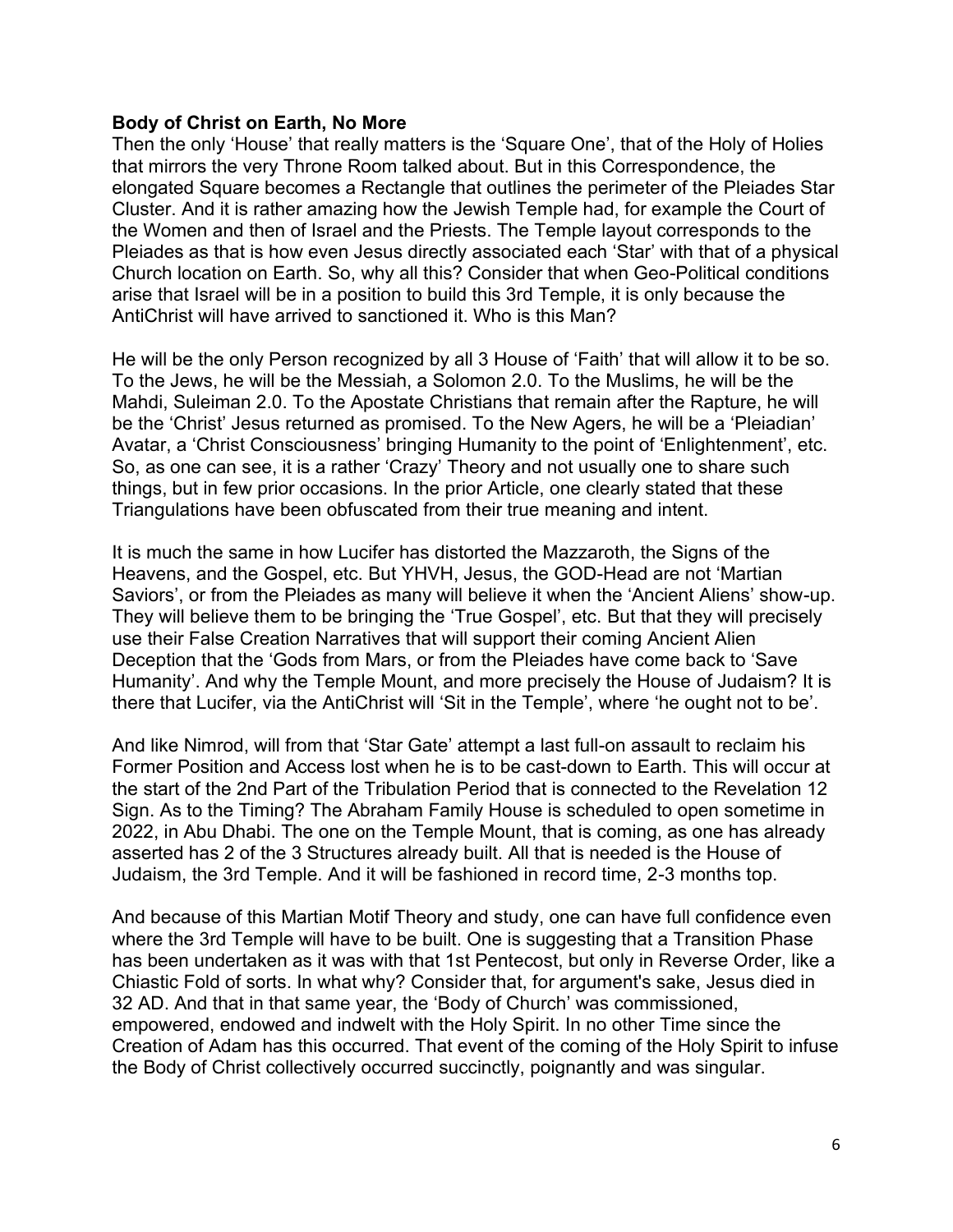Then there was the Time of Transitioning-out away from being Under Law and the Economy of Israel. The Transformation occurred thereafter, increasing in frequency but having the 'Overlap' until the Temple was destroyed by the Romans in 70 AD. Such a sequence and Transition has been occurring since 1948 when Israel was 'Reborn'. A similar 'Overlap' has been occurring that will lead to a similar Point of Singularity, the Rapture of the Holy Spirit, within the Bride of Christ that will be collectively 'Gathered-Up as the Holy Spirit had 'Come-Down'. Thereafter the rebuilding of the 3rd Temple will commence. This is how this Jewish Physical Temple is tied to the Advent of the Holy Spirit when the Messiah's Spiritual Temple will have been completed. In what way?

Consider that from 32 AD to 70 AD was 38 Years. This then would be the defined Transition Phase when absolutely, there was no Dispensational Overlap between Israel and the Body of Christ both being on Earth thereafter. In the sense that Ecclesiastically, no more Sacrificial Passover Lambs were to be made as Jesus was the Final Fulfillment of that Object Lesson. However, the Jews still were performing them until 70 AD. Thus, could it be or will it be the case that in similar fashion, what has been going on is the Transition back to the Jewish Sacrificial Rite, but first then the Holy Spirit event? The Rapture?

If one supposes and uses the 7th Year of the current Sabbath Cycle, that being 2022, and subtracts 38 years, that would be the year 1984. Has this Transition back to Israel started then? It would very be telling in how the Orwellian Novel by the same name would then have a Prophetic Cypher of sorts in more ways than one. The fact that the Transition since then would be leading up to a World of 1984 has now become a Reality. The issue is though, will have all these Years since 1948 been a Transition to Climax in 2022? Meaning? That then, in a reverse mode, the Holy Spirit goes up and then the 3rd Temple is then Reconstituted. Why? For the new Dispensation that is to come thereafter; Daniel's 70th Week of Years.

#### **Main Sources**

 $\mathcal{L}_\text{max}$  , where  $\mathcal{L}_\text{max}$  , we have the set of  $\mathcal{L}_\text{max}$ 

Wikipedia.com

#### **Articles**

**#600 Temple of the AntiChrist** <https://www.postscripts.org/ps-news-600.html>

**Chart** 

### **Abraham Family Houses on Temple Mount**

[https://nebula.wsimg.com/499d6b193cd8170ac3d409aa932e66fc?AccessKeyId=D4010](https://nebula.wsimg.com/499d6b193cd8170ac3d409aa932e66fc?AccessKeyId=D40106E1331C24ABD7C3&disposition=0&alloworigin=1) [6E1331C24ABD7C3&disposition=0&alloworigin=1](https://nebula.wsimg.com/499d6b193cd8170ac3d409aa932e66fc?AccessKeyId=D40106E1331C24ABD7C3&disposition=0&alloworigin=1)